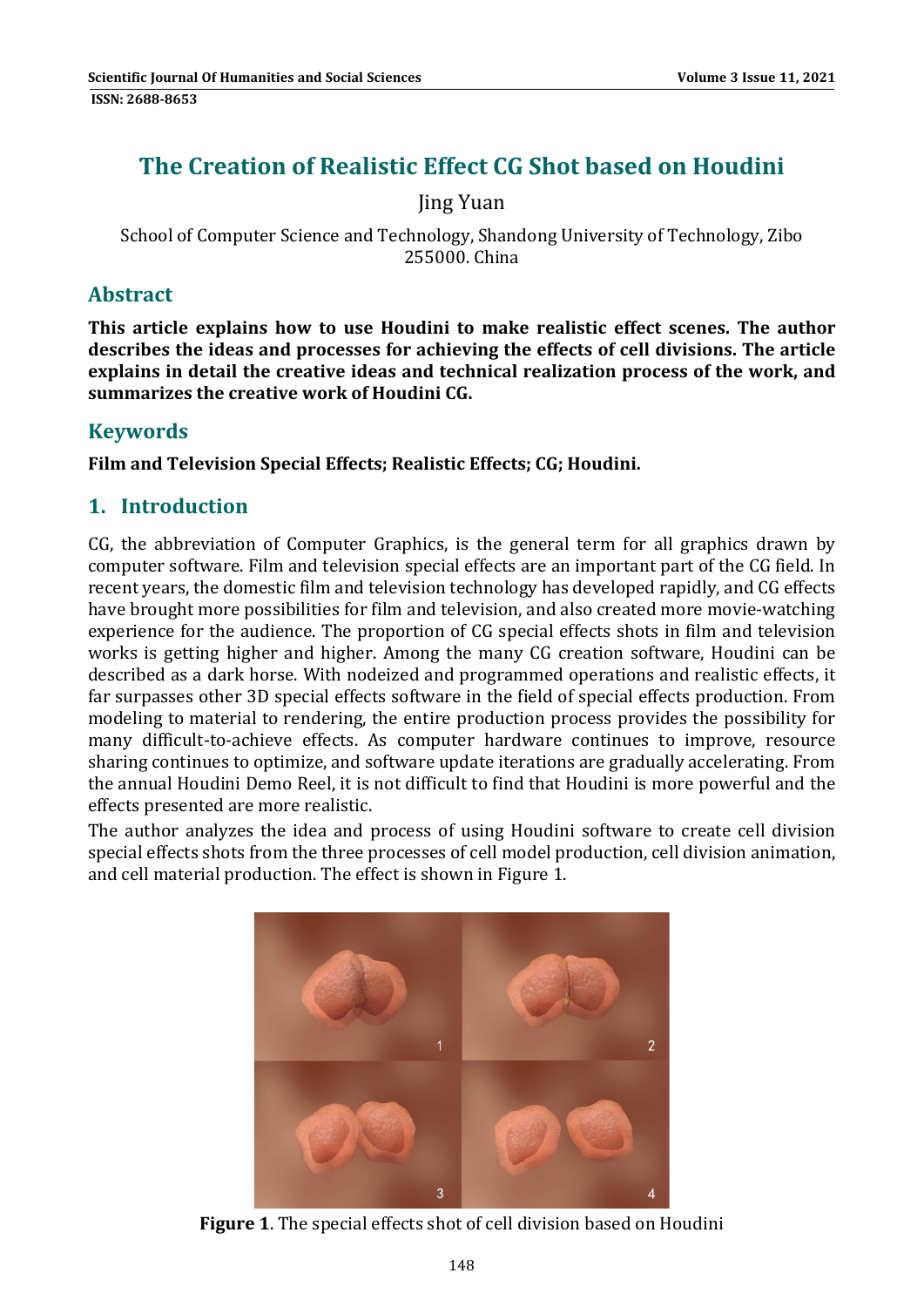# **2. Cell Morphology Production**

The process of cell division refers to the process of mitosis on Baidu Encyclopedia. Create a Geometry node and name it cell\_setup, enter the geometry of the node to create a model. In the first creative scheme, we use a sphere as the basic model for production, increase the number of segments of the sphere, and create a Mountain node to increase the noise details. The model is centered on the Z axis, divided into two parts, and the cell center is extracted. During the grouping process, it was found that after the sphere was cut, there would be a part of the surface interspersed, the model could not be completely separated, and there were always surfaces connected together. After trying several basic models, we decided to use the Platonic Solids node. The graph created by this node is called a Platonic solid, also called a regular polyhedron. The node created by default is a regular triangular pyramid. We need to change the mode to a regular octahedron, and then use the Subdivide node to subdivide. After subdividing, take the Z axis as the center line to extract points, as shown in Figure 2.



**Figure 2.** Extract points (the model on the left is based on a sphere, and the model on the right is based on an octahedron)

Since the cell will move around, we add a rest node in advance to record the original position. Set the cell id, cell id prev, cell id split attributes separately for the model, and initialize the attributes to be simulated. Next, click vellum strut softbody in the vellum tool shelf to create a soft body. After the creation is completed, Dop solver and data export nodes will be generated under the Object level, and Vellum Configure Cloth and Vellum Constraints nodes will be created under the model in cell setup. At this time, enter the Dop to create the ground for the solution. The created cell model will fall to the ground and bounce under the influence of gravity, which shows that the created soft body can be solved normally. Modify the bending resistance and damping strength of the Vellum Configure Cloth node to make the cells softer.

Create a new Subnetwork node and link it to an output port of Vellum Constraints. This output port outputs the model, and the second port outputs the constraint line. Enter the Subnetwork node and create two Output nodes to output the two cells generated during the division. Use the Group Combine node to calculate which points are on the left side of the center line of the cell. These points are the basic model for generating one of the cells when splitting. Delete the right point and fill the hole for the retained model. Use the Attribute Blue node to operate the P attribute of the turning surface to make it smooth. At this time, because the normal of the model is lost, the surface created when filling the hole is black, and a Normal node needs to be created to correct the normal of the model. Select the created node and execute Create Reference Copy in Actions to create another set of nodes associated with attributes. Here you only need to modify the group in the Group Combine to get the right cell. Because it is mitosis, the information of the two cells that are split is the same, which is also reflected in the production of Houdini. The production effect is shown in Figure 3.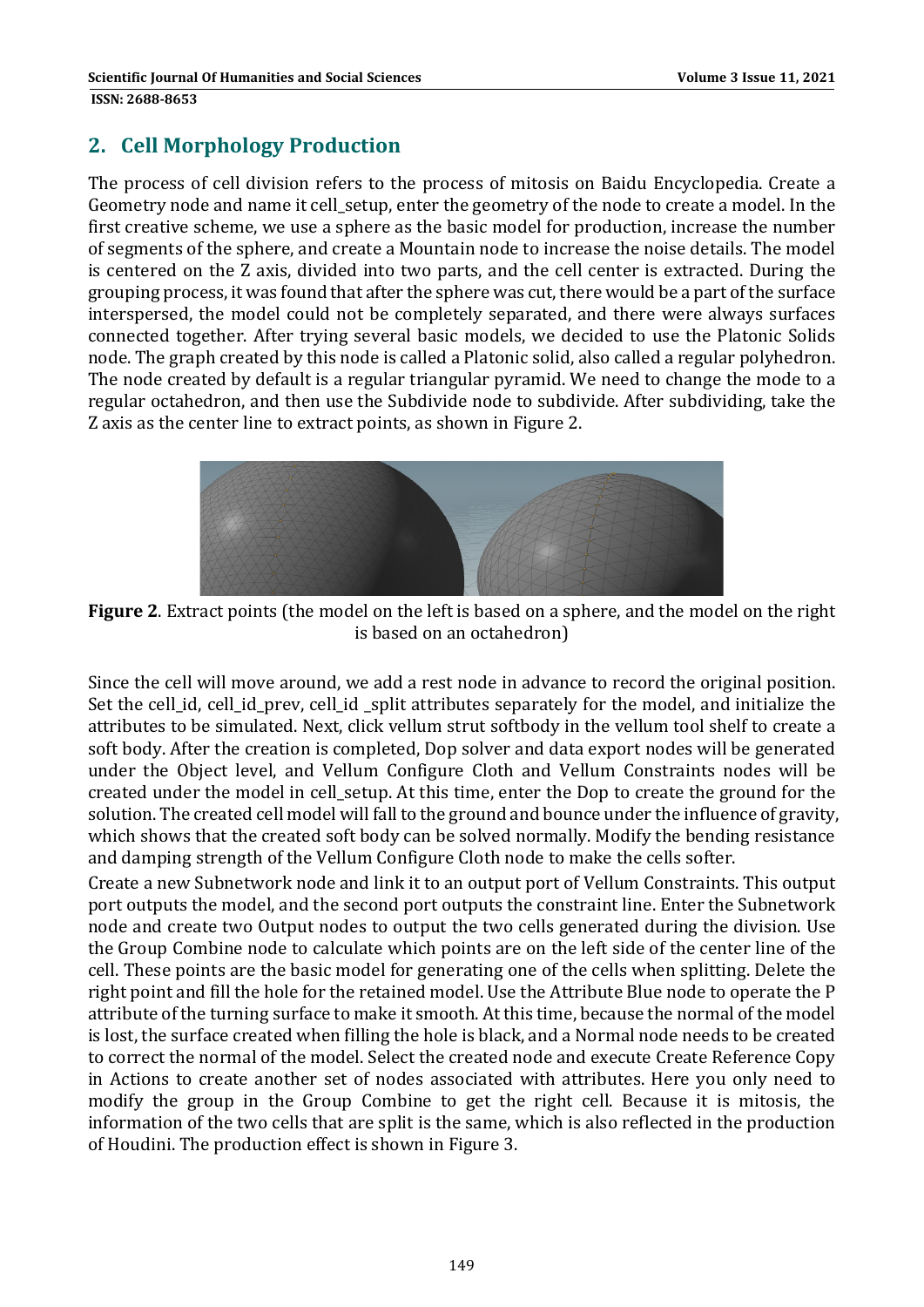**ISSN: 2688-8653** 



**Figure 3.** Single cell division

### **3. Cell Dynamic Effect Production**

After setting up a single cell division, you can perform division simulation and multiple division production in DOP. Enter the DOP and delete the ground and gravity field created before. Create a SOP Solver node and connect it with Vellum Source in parallel. Add the Attribute Wangle node in SOP Solver, and use the following code to set the cell division time and determine how many cells will divide:

```
@age_f += 1;i@group split = 0;
float init_split_age = chf("init_split_age");
int num_cells = detail(0, "cell_id_max", 0) + 1;if (num_cells < 2)\{@split_age_f = init_split_age;
  if (\text{@age}_f == \text{@split}_g = f) i@group_split = 1;
}	
else {
     if (\text{Qage}_f \geq \text{Qsplit}_g) and (\text{Qage}_f \geq \text{Qsplit}_g)@group_split = 1;}
```
Among them, init\_split\_age is set to an integer constant of 50. When 50 frames are played, num cell is less than 2, and the cell divides for the first time. A cell is divided into two, but it cannot move outward. Continue to add the For-Each Named Primitive loop statement to copy the Subnetwork node made earlier. When the splitting conditions are met, the splitting continues again, and it will be divided into two and four. As the number of frames increases, multiple cells divide. Before outputting the SOP Solver, the Normal node needs to be used again to correct the discovery.

In order to make the split cells have the effect of random movement, use POP Force to add a Noise force field. Add the POP Drag node and Vellum Source below POP Force and connect them together to form a resistance field, which produces the effect of cell peristalsis.

By observing the reference video, we found that the cell adhesion phenomenon occurs when it divides. In the output dynamics calculation, the cells are copied into a group, appropriately reduced, and used as the nucleus of the cell. When a cell divides, the cell nucleus also divides. Introduce the cell nucleus part into the For-Each Named Primitive loop, convert the cell nucleus into VDB in the loop, use VDB Reshape to expand the surface field, and then use VDB Smooth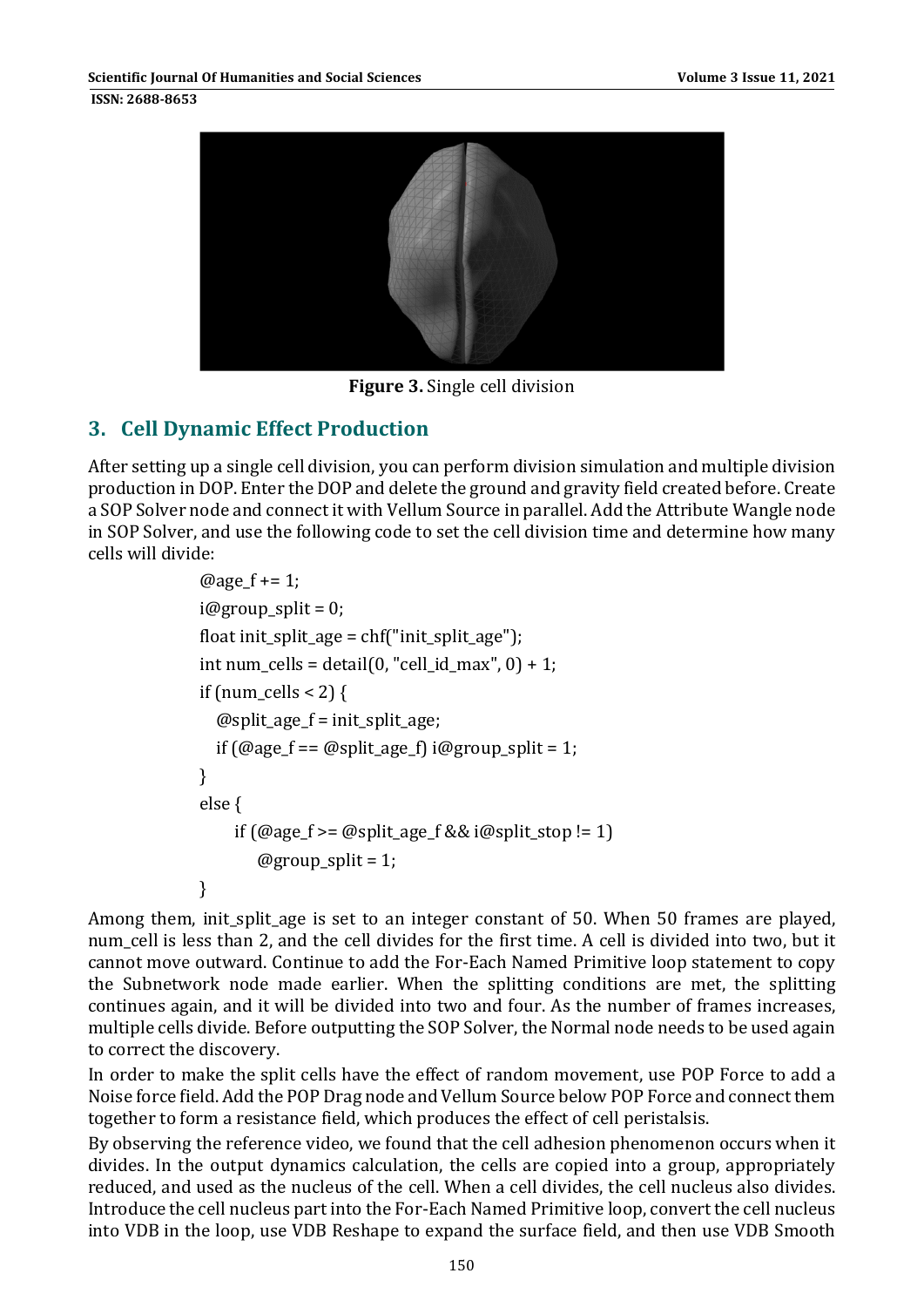SDF to smooth, then shrink, and then smooth. After this series of operations, the cell nucleus changes smoothly from the same texture as the outer skin of the cell before, and there will be an adhesion drawing effect during exercise. The finished effect is shown in Figure 4.



**Figure 4.** Cell nucleus division (the left picture is before modification, the right picture is the effect of polygon after being converted to VDB)

# **4. Cell Material Production**

After the basic model and animation effects are completed, start to create the cell material. First, make a material for the inner nucleus of the cell: create a new default material Principled Shader, adjust the Base Color value to dark brown and give it to the nucleus model. After testing the rendering, it was found that the surface of the cell nucleus had less texture and lacked a sense of three-dimensionality.

Displacement mapping is a technique for creating bump details. It uses a height map to create the effect that a point on the surface of a geometric object is replaced with another location. This effect is usually to move the position of the point along the surface normal by a distance defined in the texture. It enables the texture to have the ability to express details and depth, and it can also allow self-covering, self-projection and presenting edge contours. Add a layer of Displacement Noise to the material, and use a small noise with positive and negative, noise frequency of 16, and intensity of 0.02, which can produce a layer of bumpy noise texture on the surface of the model. The advantage of this production is to increase the details without increasing the number of subdivisions of the model. The disadvantage is that if there is interaction between the model and the model, the piercing can be seen in the close-up shot. Considering the rationality of resources, this method is used to increase the surface details of the model.

SSS material is the abbreviation of Sub-Surface-Scattering, also known as 3S material, which refers to the translucent effect presented by the dispersion of light inside the object.

Use an intuitive example to illustrate its effect: aim the light of the flashlight at the palm of your hand in a dark environment. The palm is translucent, and the blood vessels in the palm are faintly visible. This is the 3S material, which is usually used to express translucent materials such as candles, jadeware, and skin.

The outer layer of the cell adopts the SSS property of the material. Use the default material Classic Shader in the old version of Houdini, set the default color to skin tone HSV (26, 0.377, 1), and turn on the Subsurface material properties. When the default mode of total reflection is used, a lot of color noise in the scene cannot be removed; after changing the mode to single reflection, the noise is improved significantly, and there is no obvious color noise in total reflection. The difficulty of SSS material is that it needs to cooperate with external factors such as basic color, light color, and light intensity to show a suitable effect. Otherwise, the color effect produced may be a mixed color of several colors or an opposite color. Finally, it is determined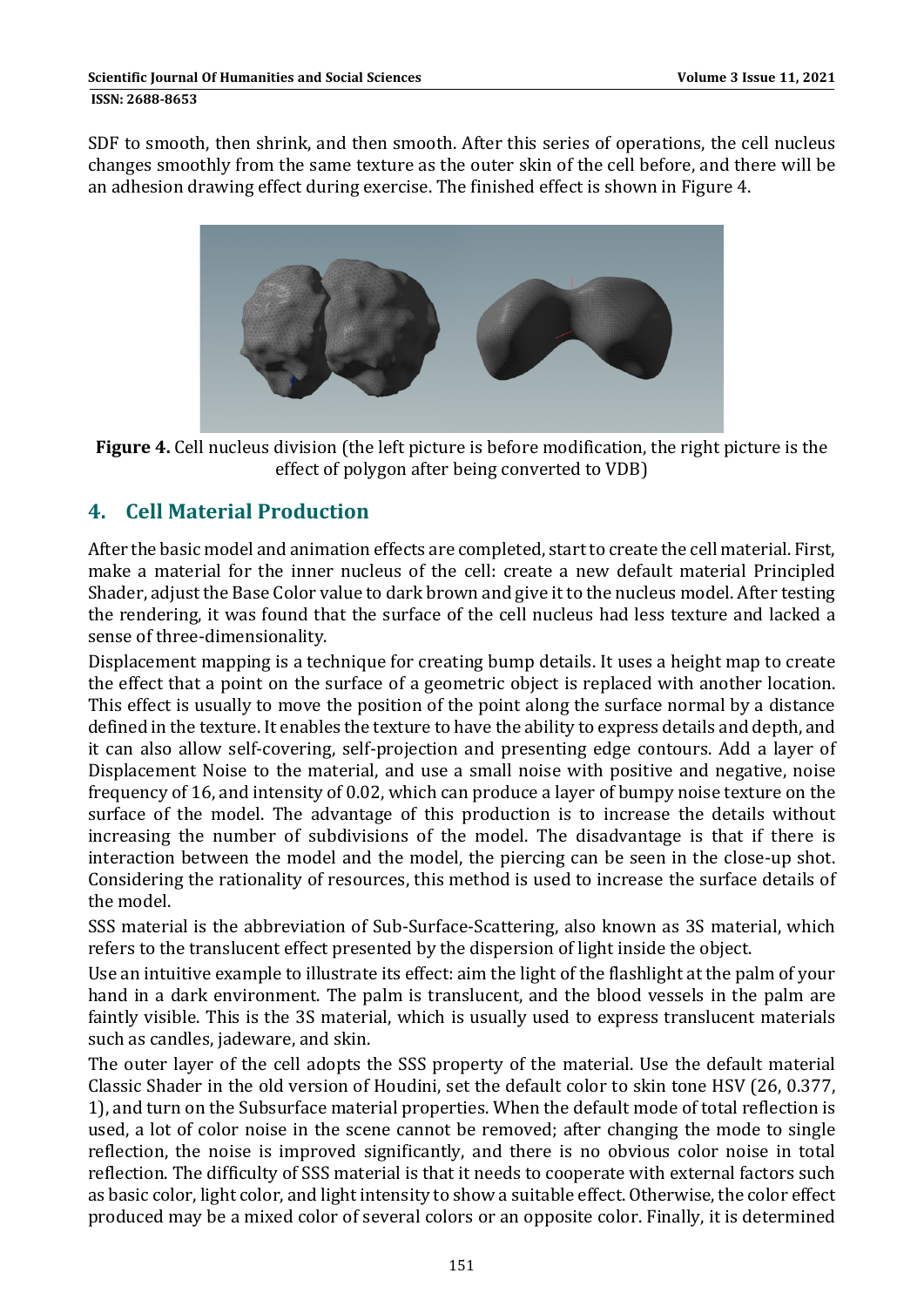that the SSS intensity is 5, the penetration distance is 0.9, and the color is orange-red HSV (10.9, 0.83, 0.9) material parameters, and the opacity is adjusted appropriately to achieve a semipenetrating SSS material effect. Regarding the rendering settings, considering the time cost issue, instead of using the Physically Based Rendering mode with better rendering effect, the Ray Tracing mode with relatively faster rendering speed is used. Choosing a higher sampling accuracy requires more SSS output channels on the layer channel than before, which is convenient for further adjustment of the picture in Nuke later. The finished effect is shown in Figure 5.



**Figure** 5. The effect of cell division completion

# **5. Conclusion**

There are more and more super realistic special effects scenes in film and television dramas. These amazing scenes must be based on powerful post technology. Digital special effects technology has become indispensable in the field of film and television production.

Houdini is one of the best special effects production solutions at present, with the whole process production ability. The author used Houdini software to complete the production of cell division special effect lens. In the production process, the convenience of Houdini node operation is fully reflected. After the production, the effect modification is highly controllable. After the basic nodes are built, only a few node attributes can be adjusted to achieve the production of effect diversity, which greatly improves the production efficiency.

The biggest difficulty in the production process is rendering optimization, because the optimization method of each scene is different. In order to reduce the rendering time, a cache is generated for each scene and the points that are not visible in the camera are deleted, and the memory used is reduced, but the optimal effect is still not achieved. This also results in a vicious circle of insufficient scene details and longer rendering time. This also requires further research and improvement in the future to find the best optimization method.

In the Houdini software production process, a large number of nodes are used for operation. For beginners, there are many nodes that need to be learned, which increases the difficulty. The author expects to add more highly integrated node assets in future software update iterations to facilitate the production of effects.

### **References**

- [1] Zhan Zhongkai. Analysis of the development status of China's film and television special effects industry today [J]. Drama House, 2017, 000(003): 180.
- [2] Bao Wenrui. On the impact of CG technology on film and television production[J]. Publishing Wide Angle, 2017, 000(002):67-69.
- [3] Zhang Xinyue, Zhang Gedong. The Road to Chinese Film Industrialization from a Global Perspective [J]. Modern Audiovisual, 2019, 000(004): P.8-11.